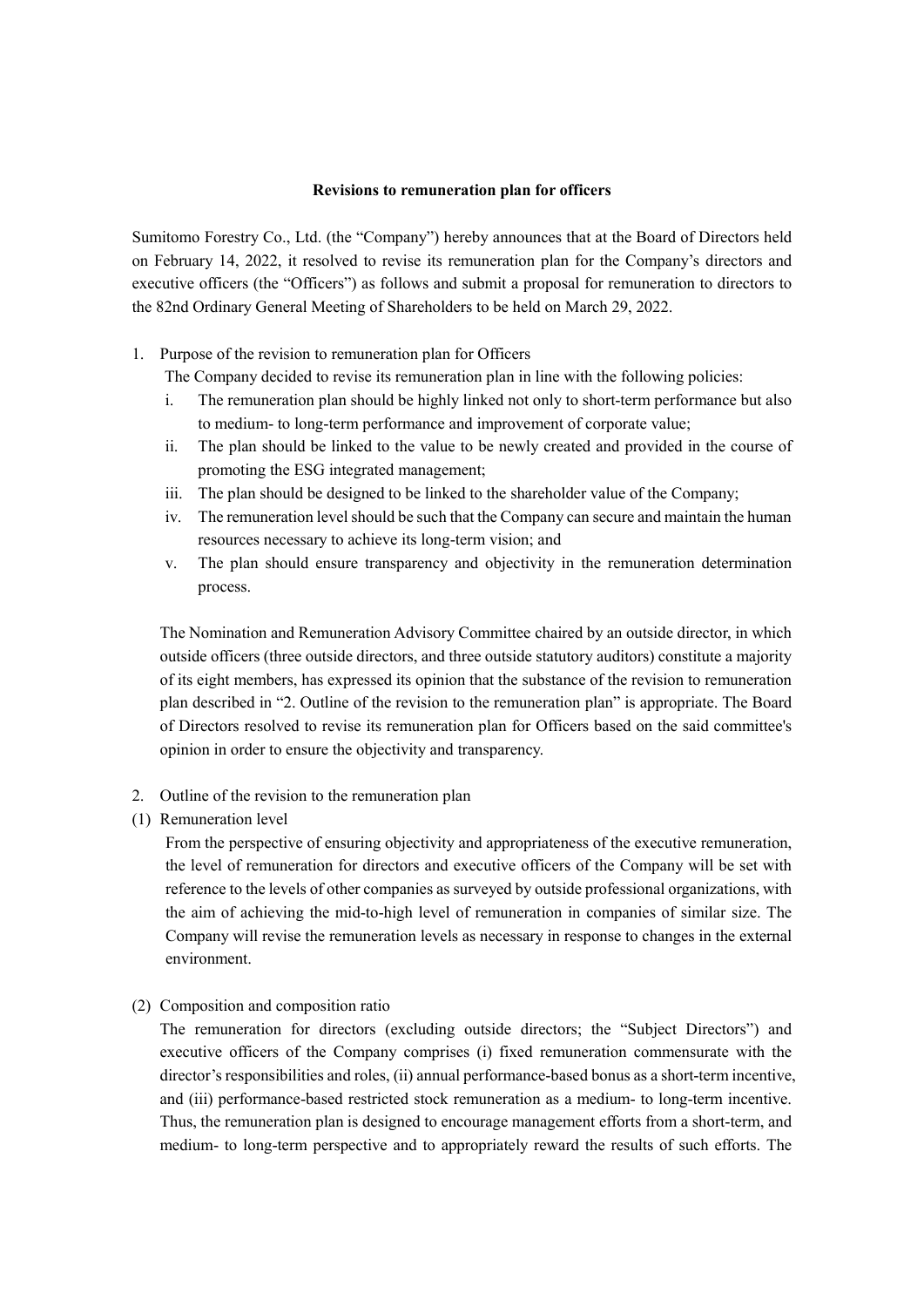remuneration for outside directors, who are responsible for management supervision from an independent standpoint and not in a position to execute business, is composed solely of fixed remuneration as before.



**Remuneration composition ratio of Subject Director at the time of standard remuneration payment** (**image**)

(Note) The above composition ratio is based on the image at the time of standard remuneration payment (In the case where the vesting ratio is 100% for both annual performance-based bonuses (Bonuses) and performance-based restricted stock remuneration), and the ratio will change according to the Company's performance.

## (3) Fixed remuneration

The Company will pay fixed remuneration for each position on a monthly basis, of which amount is decided in accordance with their responsibilities and roles.

## (4) Annual performance-based bonus (short-term incentive remuneration)

Annual performance-based bonus will be determined through comprehensive judgment based on the amount obtained by multiplying the standard bonus amount determined for each position by the payment rate which varies in proportion to the base profit for each business year (the amount obtained by deducting actuarial differences regarding employees'retirement benefit obligation (\*), and net income attributable to non-controlling interests from consolidated recurring income for the fiscal year covered)

\* The Company adopts the method of amortizing actuarial differences regarding employees' retirement benefit obligation in a lump sum in a single business year. Accordingly, any significant fluctuation in such actuarial differences due to stock price fluctuations, interest rate conditions, or otherwise at the end of the business year will have a significant impact on the business performance. Therefore, for the calculation of the base profit, the Company uses the consolidated recurring income after deducting actuarial differences regarding employees' retirement benefit obligation.

<Calculation Formula>

Bonus amount = standard bonus amount by position  $\times$  payment rate (\*) **Incentive curb for annual performance-based Bonus**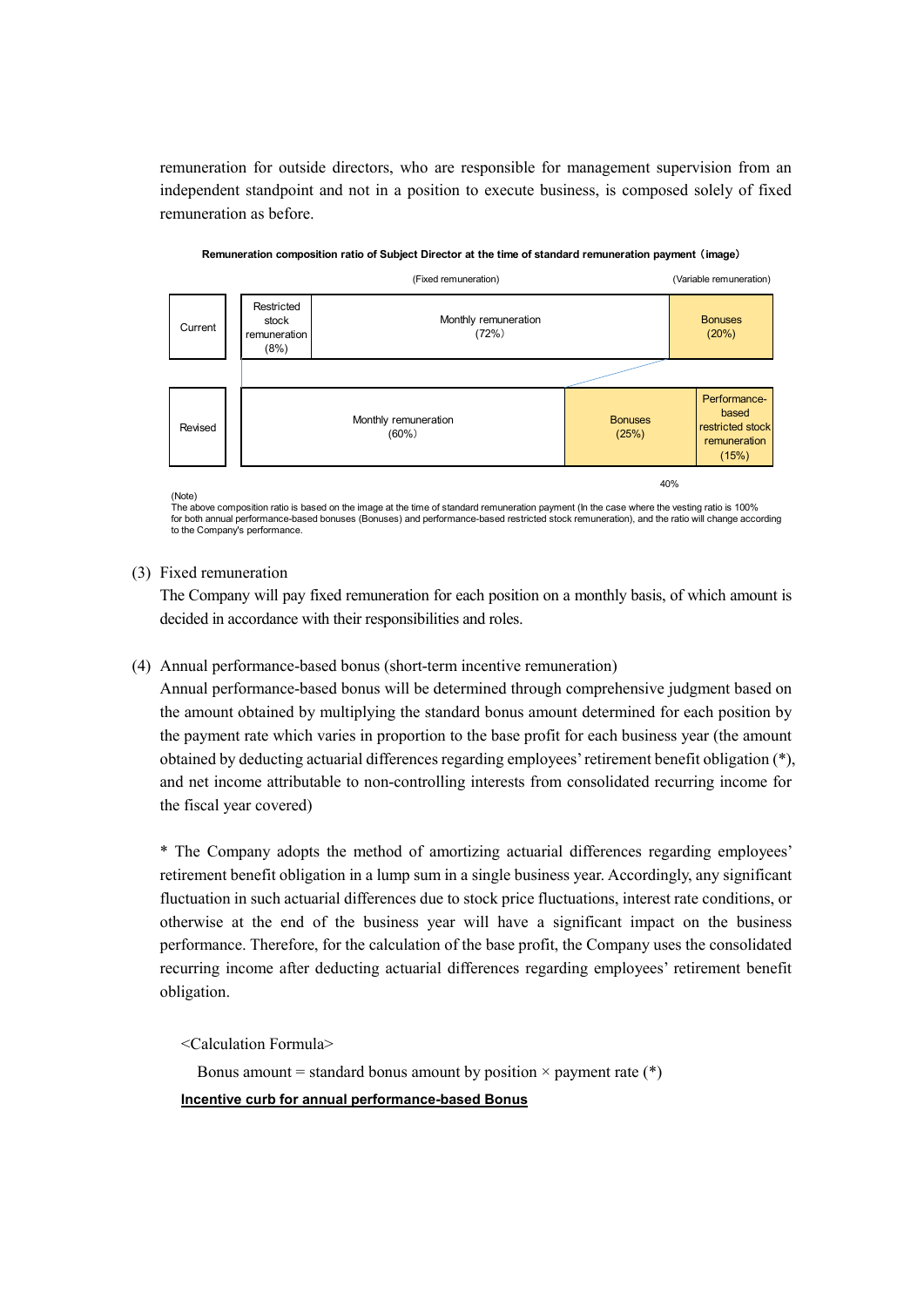

\* The payment rate range will be from 0% (lower limit) to 180% (upper limit).

- (5) Performance-based restricted stock remuneration (medium-to long-term incentive remuneration) The performance-based restricted stock remuneration is structured to reflect the Company's performance during each period (three years) of the medium-term management plan in the level of vesting. The standard stock remuneration amount prescribed for each position consists of (i) a portion linked to the growth rate of the Company's market capitalization relative to TOPIX (twothirds of the standard stock remuneration amount by position), and (ii) a portion linked to the achievement rate of the greenhouse gas emission reduction target based on SBT (Science Based Targets) (one-third of the standard stock remuneration amount by position), each during the subject period.
	- i. Remuneration linked to the market capitalization growth rate

Remuneration linked to the market capitalization growth rate is designed to compare the Company's market capitalization growth rate with the TOPIX appreciation rate to objectively measure the Company's relative valuation in the stock market and reflect it in remuneration.

<Calculation Formula>

Remuneration linked to the market capitalization growth rate

= amount equivalent to two-thirds of the standard stock remuneration amount by position  $\times$  vesting rate (the Company's market capitalization growth rate during the medium-term management plan period / TOPIX appreciation rate during the same period) (\*)



70% 100% 120%

**Incentive curb for remuneration linked to the market capitalization growth rate**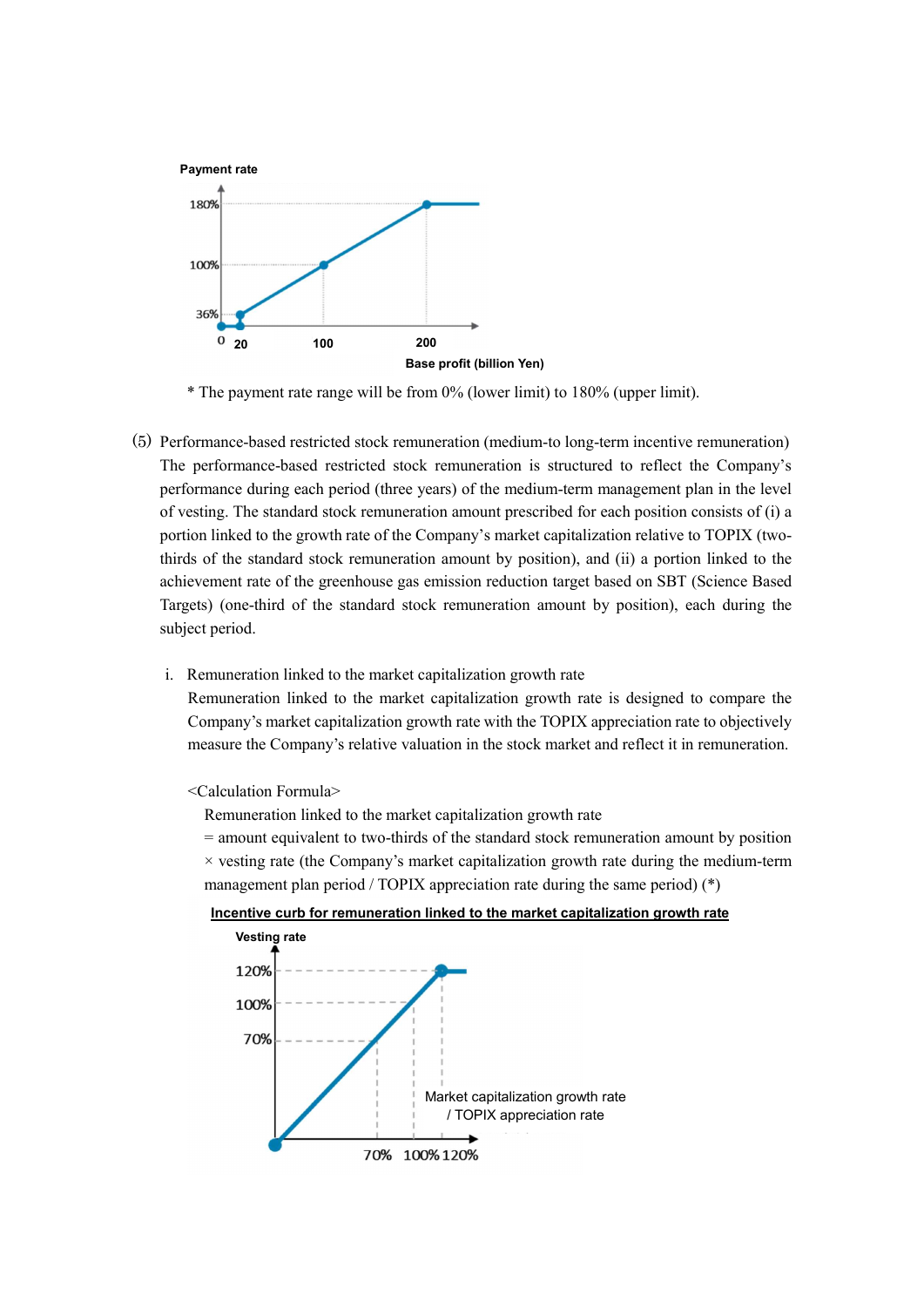\* The vesting rate range will be from 0% (lower limit) to 120% (upper limit).

ii. Remuneration linked to the sustainability index achievement rate

Since the maximum vesting rate is set at 100%, if the Company fails to achieve the emission reduction target (\*1) that it has set based on the SBT (Science Based Targets \*2), the amount of remuneration vested in proportion to the target achievement rate will be reduced accordingly from the standard stock remuneration amount by position, thereby providing a strong incentive to achieve the target.

<Calculation Formula>

Remuneration linked to the sustainability index achievement rate

= amount equivalent to one-third of the standard stock remuneration amount by position

 $\times$  vesting rate (achievement rate of the SBT-based emission reduction target under the medium-term management plan) (\*3)





- \*1 The emission reduction target for the Initial Coverage Period has been set at –21.7% compared to the Company's figures in FY 2017.
- \*2 "SBT" refers to the emission reduction targets set by companies and to be achieved in five to fifteen years in consistency with the level required by the Paris Agreement that was adopted at the 21<sup>st</sup> Session of the Conference of the Parties to the United Nations Framework Convention on Climate Change (COP21) and took effect in 2016 (which sets a goal of limiting global temperature increase to well below 2℃ above preindustrial levels and pursuing efforts to limit the increase to 1.5℃).
- \*3 The vesting rate range will be from 0% (lower limit) to 100% (upper limit).
- 3. Proposal to the 82nd Ordinary General Meeting of Shareholders to be held on March 29, 2022 In order to realize the remuneration plan described in "2. Outline of the revision to the remuneration plan", the Company submit following proposal, in outline, to the 82nd Ordinary General Meeting of Shareholders to be held on March 29, 2022.
- (1) Revision of the amount of remuneration for directors In order to enable flexible operation of the director remuneration system, the Company seeks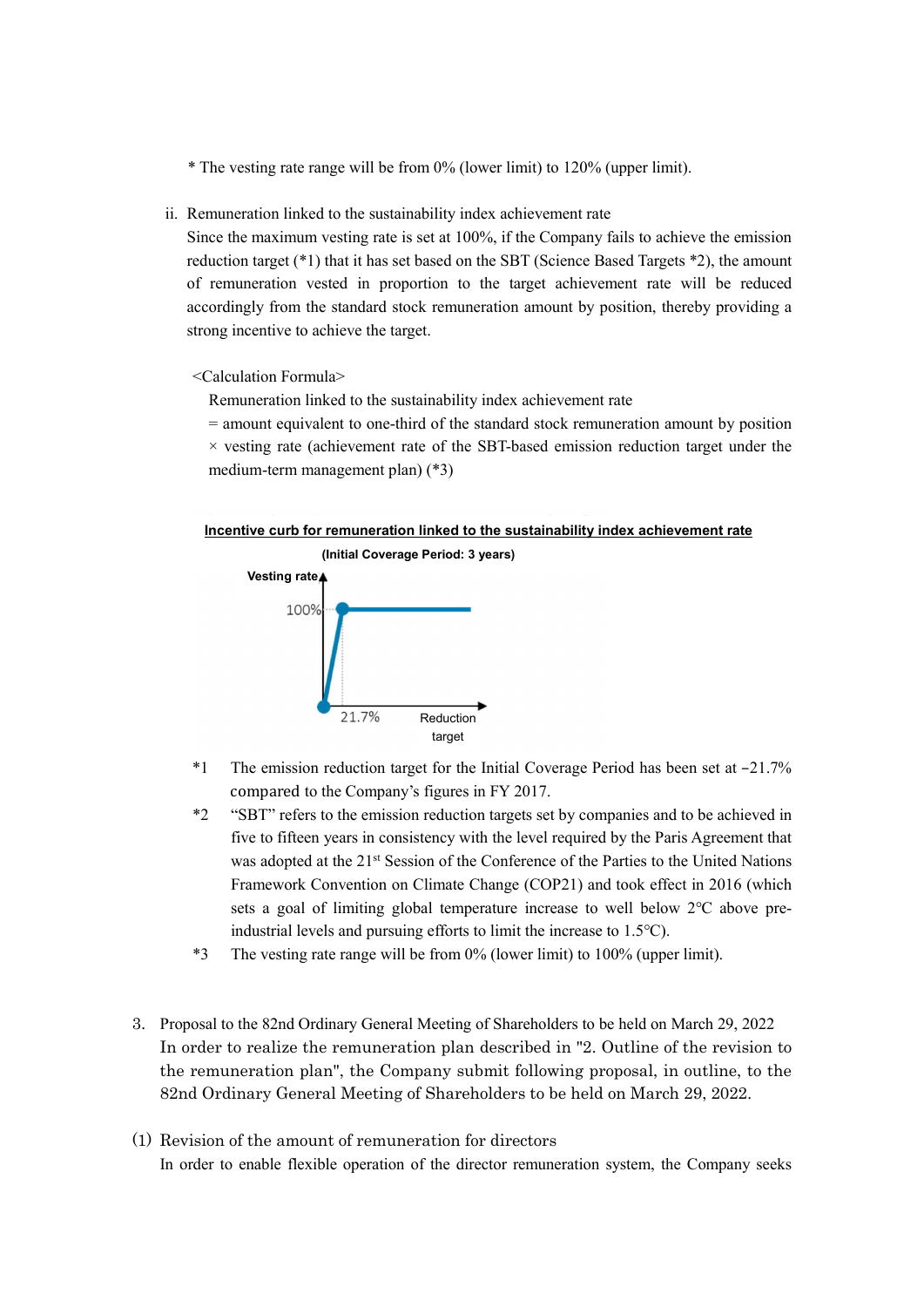shareholders' approval for the method of setting the amount of remuneration for directors be changed from setting the maximum monthly amount of fixed remuneration to setting the maximum annual amount of fixed remuneration plus Bonuses, and for the remuneration amount be revised from up to 40,000,000 yen per month (of which up to 5,000,000 yen per month is for outside directors) to up to 650,000,000 yen per year (of which up to 60,000,000 yen per year is for outside directors).

(2) Determination of the remuneration limit under the performance-based restricted stock remuneration plan for directors

In order to introduce a new performance-based restricted stock remuneration plan for the Subject Directors, the Company seeks shareholders' approval for the determination of the remuneration limit separately from (1) described above. Although the 78th Ordinary General Meeting of Shareholders held on June 22, 2018 approved the maximum amount of 100,000,000 yen per year in remuneration for the Subject Directors, if this Proposal is approved as proposed, the said stock remuneration plan will be abolished, and thereafter, no share will be delivered under the said stock remuneration plan and no monetary remuneration receivable will be vested for such delivery.

i. The maximum amount of monetary remuneration receivablesto be vested and the maximum number of common shares to be delivered

Under the performance-based restricted stock remuneration plan, in order to allot restricted shares to the Subject Directors, the period covered by the Company's medium-term management plan (which will be no less than three years, with the initial term of such period being from January 1, 2022 to December 31, 2024) is designated as the evaluation period, and after the expiration of the evaluation period, the amount obtained by multiplying the standard stock remuneration amount by position by the vesting rate is vested in each Subject Director as monetary remuneration receivables. Then, by means of having the Subject Directors tender all of such monetary remuneration receivables to the Company as property contributed in kind, the Company will issue or dispose of common shares of the Company to the Subject Directors and have them hold such shares.

The amount of monetary remuneration receivables will be 100,000,000 yen or less per business year (However, the actual vesting of monetary remuneration receivables will, in principle, be made by adding up the monetary remuneration receivables for the evaluation period.). The number of shares to be delivered per business year will be 100,000 shares or less (However, the actual delivery of common shares will, in principle, be made adding up the common shares issued or disposed of for the evaluation period.).

the maximum number of shares to be delivered to the Subject Directors in a business year will be no more than 0.05% of the total number of issued shares (as of December 31, 2021).

ii. Time of delivery of shares

The issuance or disposition of common shares of the Company under the performancebased restricted stock remuneration plan will be effected after the expiration of the evaluation period, in principle. In issuing or disposing of such shares, the Company and each of the Subject Directors will enter into a share allotment agreement. In principle, the